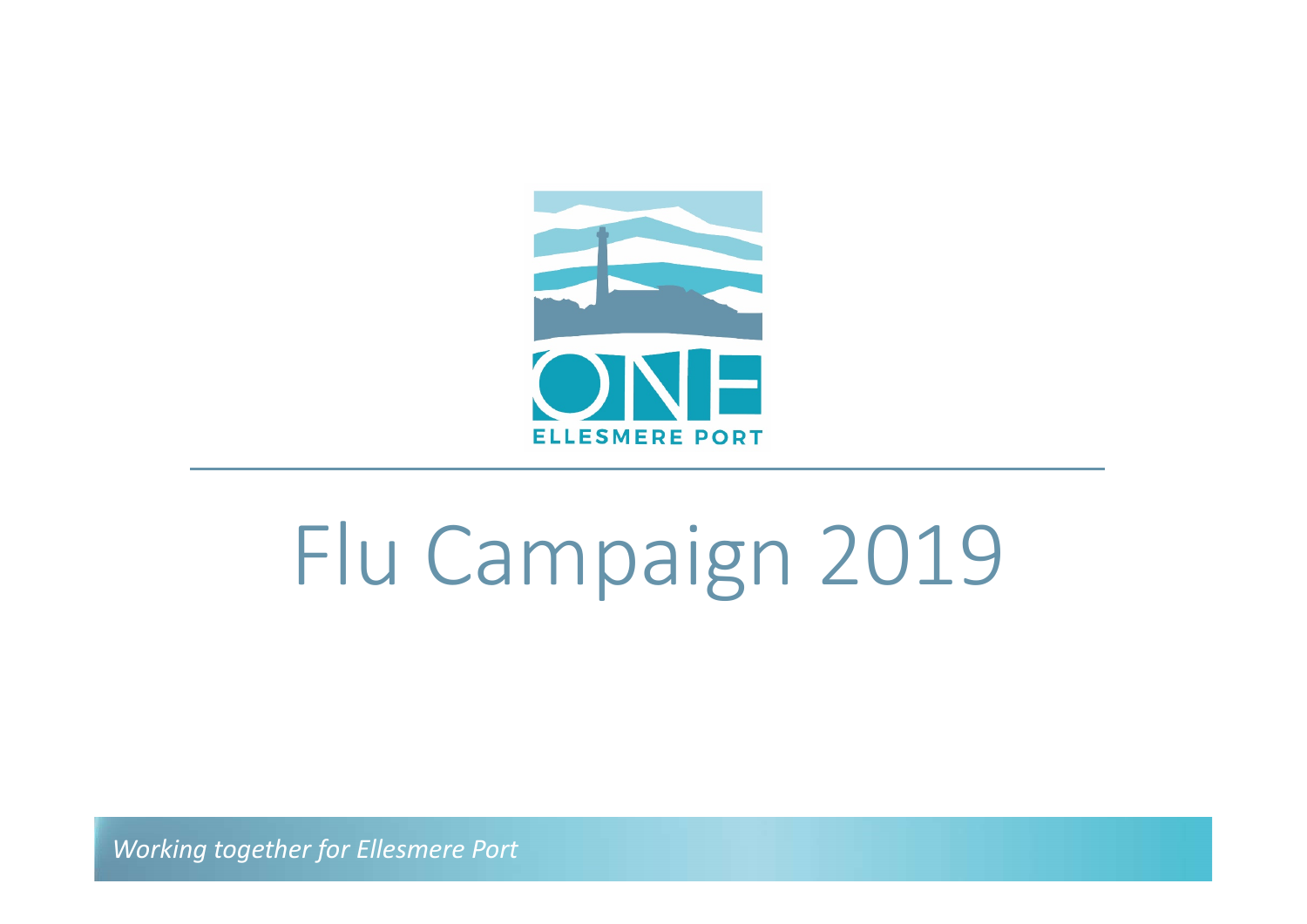## Who are we?

### Who are we?



The One Ellesmere Port Primary Care Network was established in 2018. Our members include 8 GPLLESME Practices from across the town who are working together with the common goal of creating a better future for our patient population. The practices that form our Network are: Great Sutton Medical Centre Old Hall Surgery Whitby Group Practice, Dr England Whitby Group Practice, Dr Warren Whitby Group Practice, Dr Bowman York Road Medical Centre Hope Farm Medical Centre Westminster Surgery Over the last few months we've started to build relationships with partner organisations including Health The One Ellesmere Port Primary Care Network was established in 2018. Our members include  $8 \text{ G}^{\text{BUESMERE Poart}}$ <br>
for our patient population.<br>
The practices that form our Network are:<br>
The practices that form our Network are

Watch, our Local Authority and Cheshire and Wirral Foundation Trust as well as voluntary organisations and across Ellesmere Port.

### 2019

As part of One Ellesmere Port's work this year, we are hoping to increase the awareness and uptake of the Flu Jab. Each Practice will be holding flu clinics throughout the Winter months, starting from September. Please ask at reception for more information.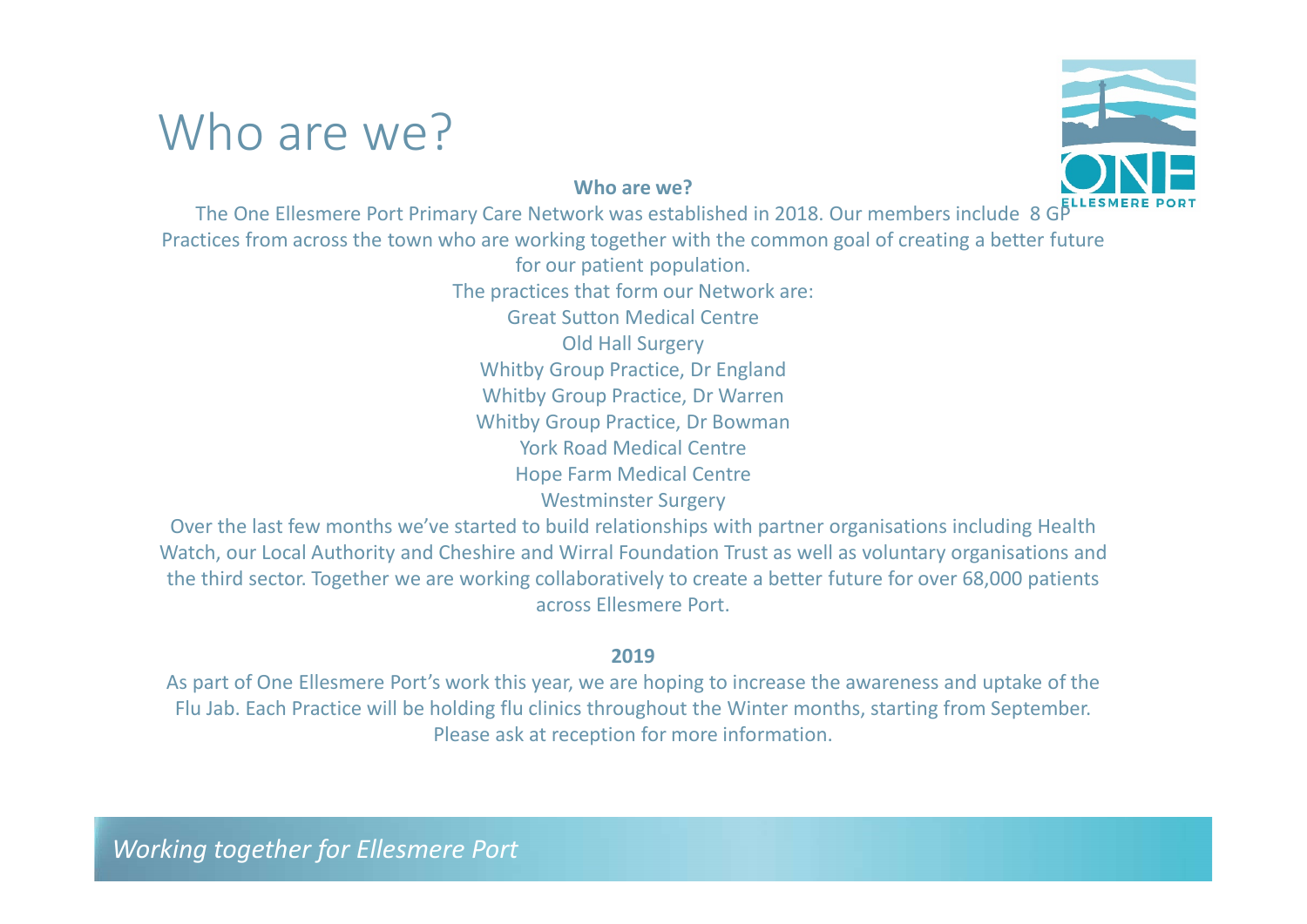# Flu Vaccination Myth Busters! FIU Vaccination Myth Busters<br>There are many myths around Flu and the Flu vaccination, so please see bel<br>The Flu is much worse than a heavy cold<br>Flu symptoms come on suddenly and in some cases very severely.<br>Flu symptoms in

### There are many myths around Flu and the Flu vaccination, so please see below the facts!

#### The Flu is much worse than a heavy cold

Flu symptoms come on suddenly and in some cases very severely. Flu symptoms include:

- 
- Chills
- Headaches
- Aching muscles
- A dry cough
- Sore throat
- Feeling tired or exhausted
- **•** Difficulty sleeping
- Loss of appetite
- Diarrhoea or tummy pain
- Feeling sick and being sick

The symptoms are similar for children, but they can also get pain in their ears and can appear less active.

How to treat flu yourself:

- Rest and sleep
- Keep warm
- Take paracetamol or ibuprofen to lower your temperature and treat aches and pains you may have
- Drink plenty of water to avoid becoming dehydrated



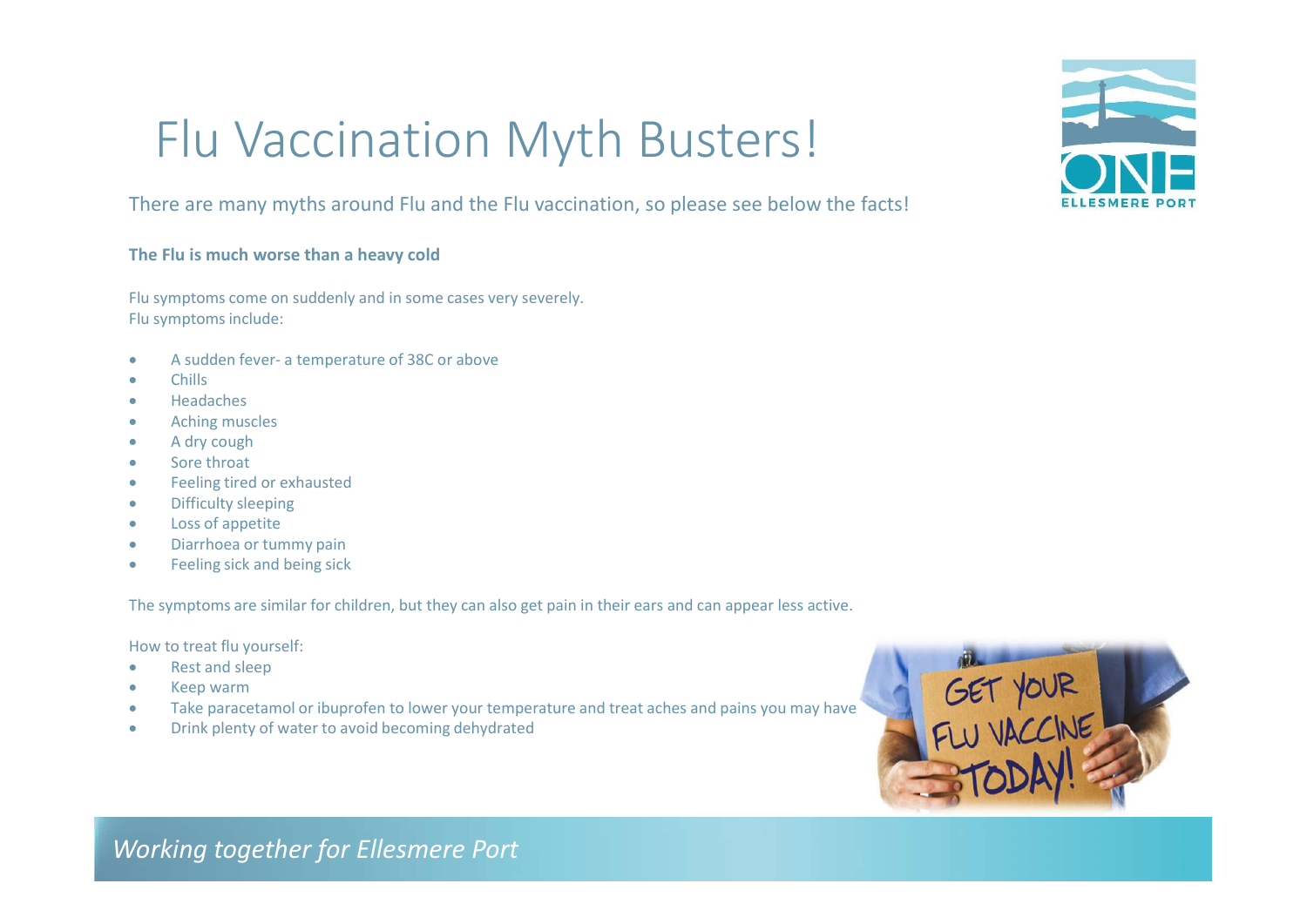## Flu Vaccination Myth Busters!



### The Flu Vaccine CANNOT give you flu

# The injected flu vaccine given to adults contains inactivated ation Myth Busters!<br>Flu Vaccine CANNOT give you flu<br>d flu vaccine given to adults contains inactivated<br>flu viruses- so this cannot give you flu<br>g injected with the flu vaccine your arm may feel a little<br>nd some people get

After being injected with the flu vaccine your arm may feel a little sore, and some people get a slight temperature and aching muscles for a couple of days afterwards.

### Flu cannot be treated with antibiotics

Flu is caused by viruses. Antibodies only work against bacteria. You may be prescribed antiviral medications to treat your flu. Antivirals do not cure flu, but they can make you less infectious to others and may reduce the length of time that you are ill. For antivirals to be affective they have to be given within a day or 2 of your symptoms appearing.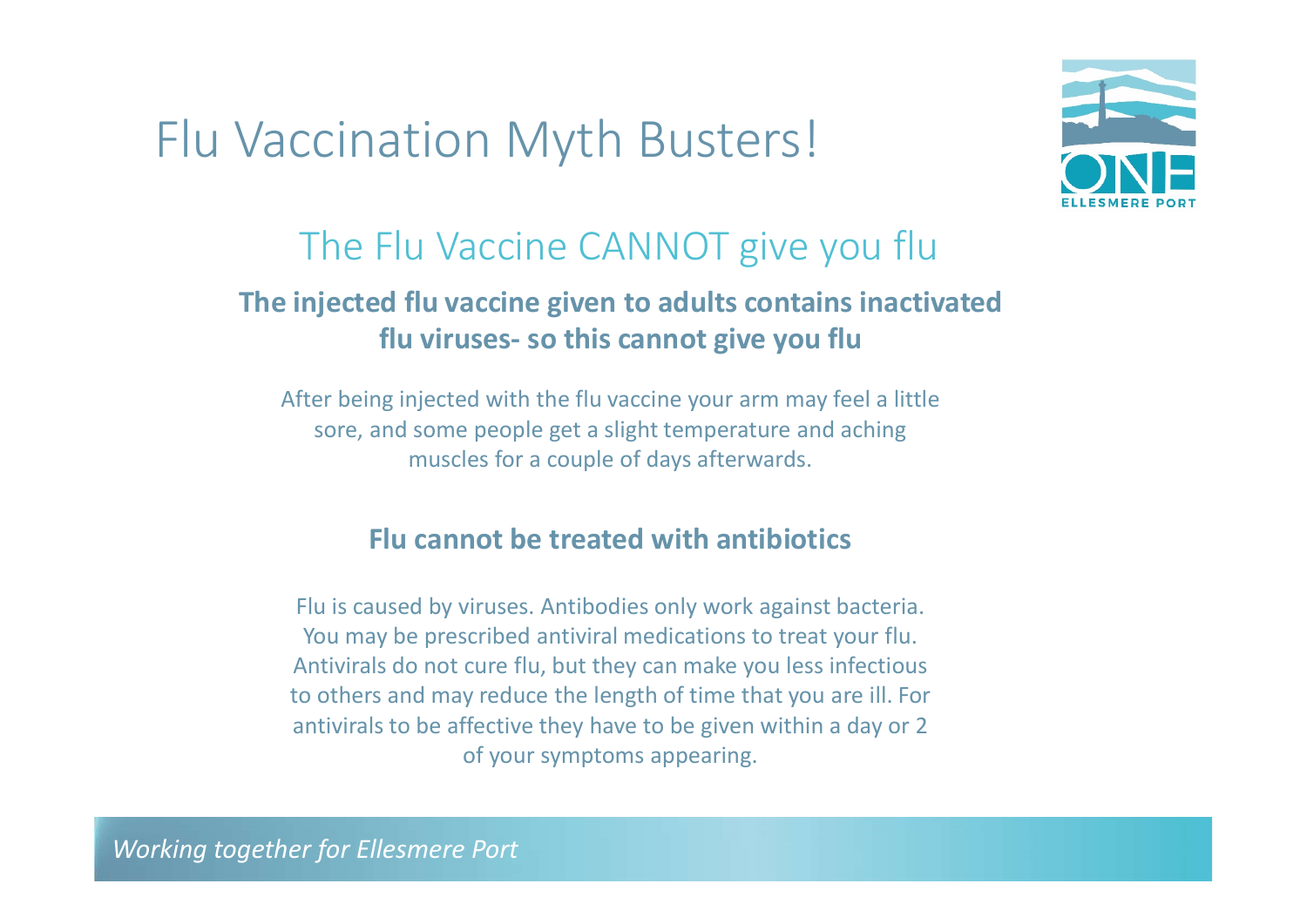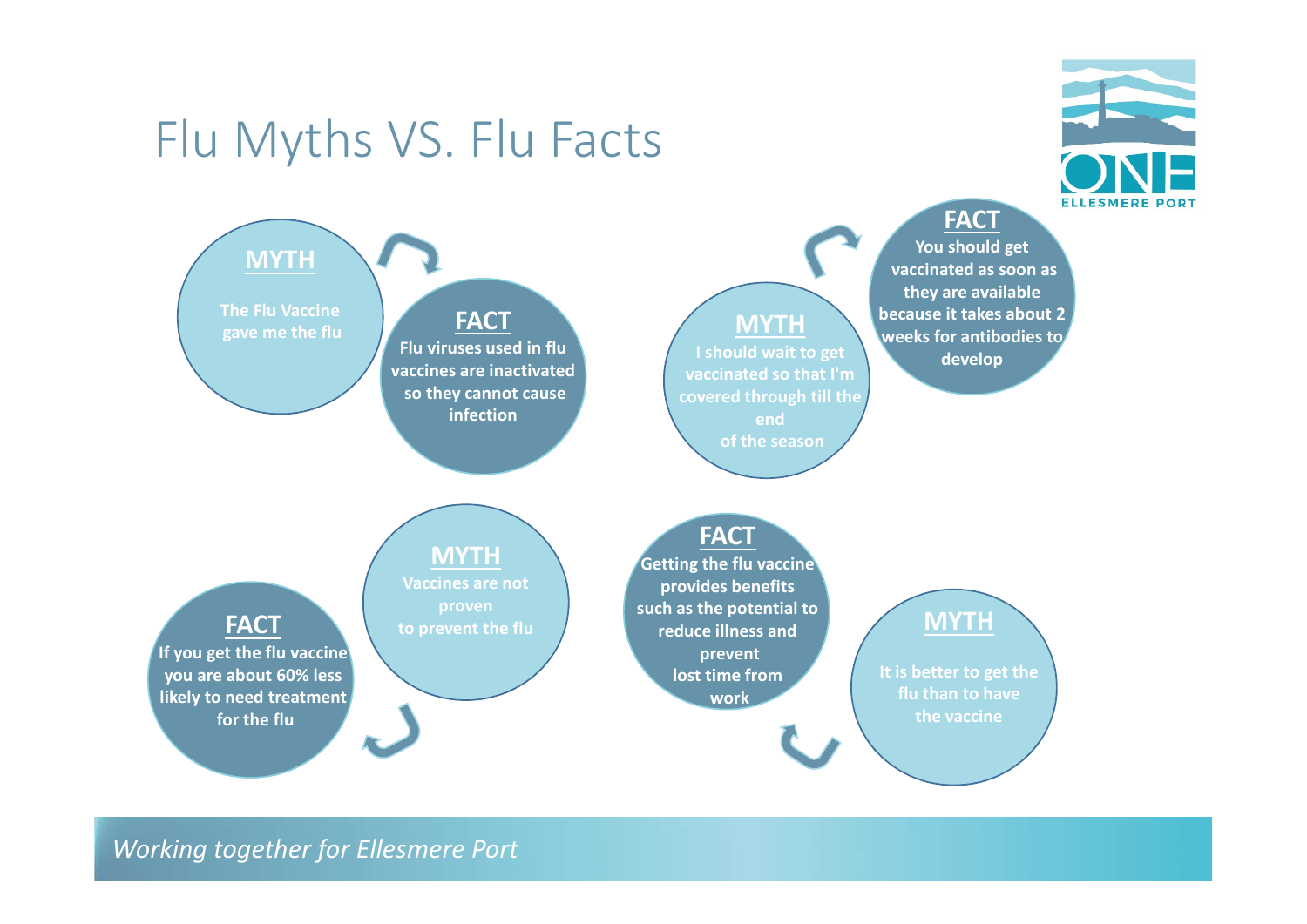# If you're pregnant you should have the flu vaccine



You should have the flu vaccine no matter what stage of pregnancy you are at

Pregnant women benefit from the flu vaccine because it will:

- Reduce their risk of serious complications such as pneumonia, particularly in the later stages of pregnancy
- Reduce the risk of miscarriage or having a baby born too soon or with a low birth weight

• Help protect their baby who will continue to have some immunity to flu during the first few months of its life

• Reduce the chance of the mother passing infection to her new baby